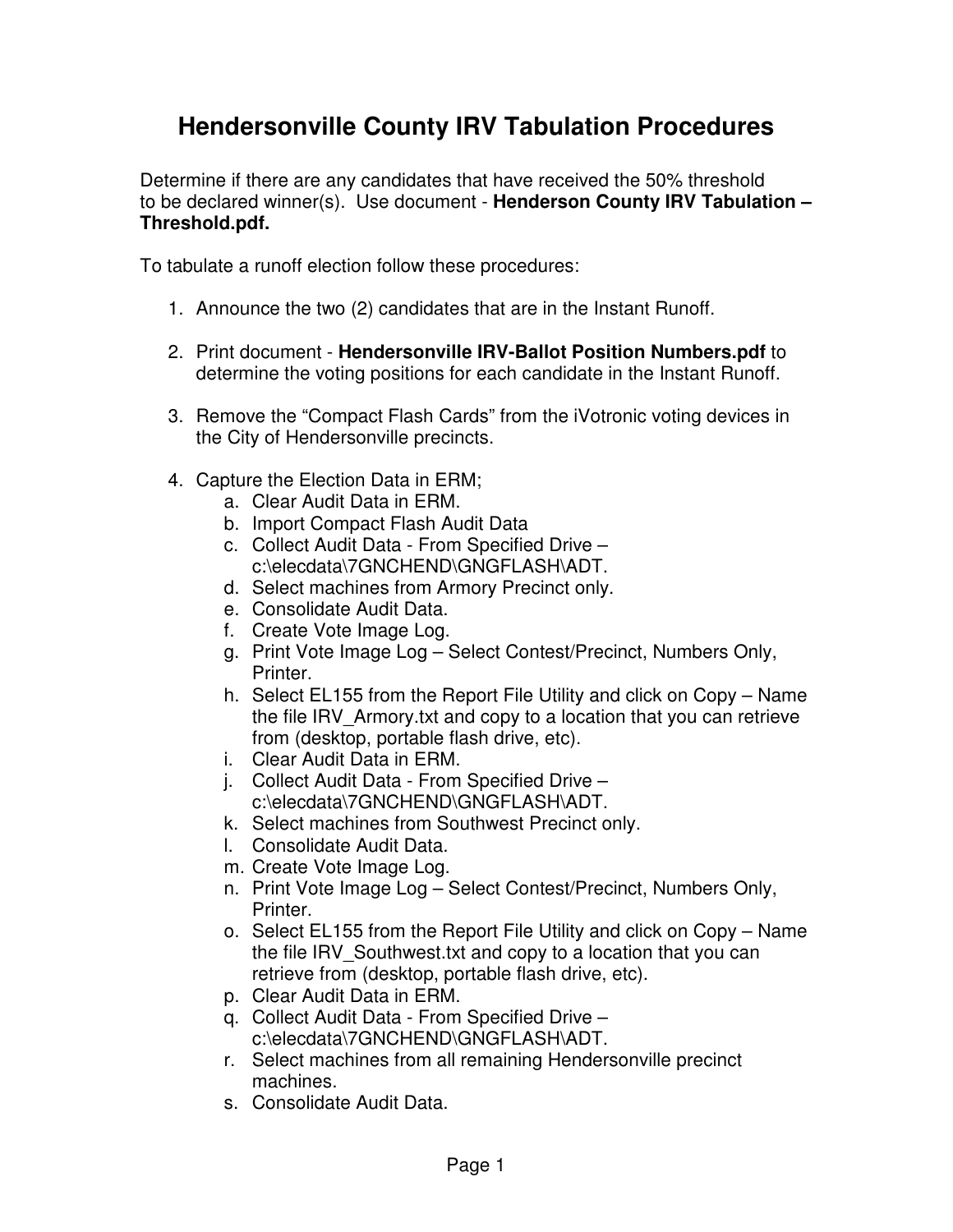- t. Create Vote Image Log.
- u. Print Vote Image Log Select Contest/Precinct, Numbers Only, Printer.
- v. Select EL155 from the Report File Utility and click on Copy Name the file IRV\_All and copy to a location that you can retrieve from (desktop, portable flash drive, etc).
- 5. Open a blank Excel Spreadsheet and import.
	- a. Change "files of type" to **All Files** Select file IRV\_Armory.txt to import – Click on OK.
	- b. Select Fixed width and click on Next.
	- c. Place separators at 10, 15, 20, 25, 30, 35, 40, 45 and 50.
	- d. Press Next and then Finish. Save the Excel File with the name IRV\_Armory.xls and a location that you can retrieve.
- 6. Open a blank Excel Spreadsheet and import.
	- a. Change "files of type" to **All Files** Select file IRV\_Southwest.txt to import – Click on OK.
	- b. Select Fixed width and click on Next.
	- c. Place separators at 10, 15, 20, 25, 30, 35, 40, 45 and 50.
	- d. Press Next and then Finish. Save the Excel File with the name IRV\_Southwest.xls and a location that you can retrieve.
- 7. Open a blank Excel Spreadsheet and import.
	- a. Change "files of type" to **All Files** Select file IRV\_All.txt to import Click on OK.
	- b. Select Fixed width and click on Next.
	- c. Place separators at 10, 15, 20, 25, 30, 35, 40, 45 and 50.
	- d. Press Next and then Finish. Save the Excel File with the name IRV\_All.xls and a location that you can retrieve.
- 8. Open file Hendersonville IRV Tabulation Form.xls.
- 9. Open the Excel file that you created in Step 5d.
	- a. Delete Column B
	- b. Sort data on Column A
	- c. Delete all rows without machine numbers.
	- d. Highlight all the data for Armory Precinct and copy.
	- e. Copy the data into Hendersonville IRV Tabulation Form.xls in the **RED Tab 1<sup>st</sup>-2<sup>nd</sup> Choice** – click in Cell A9 and then copy.
	- f. Highlight the imported data (A9 to the end) and sort on Column B
	- g. Using the file created in Step 5d, highlight all the data for Southwest Precinct and copy.
	- h. Copy the data into Hendersonville IRV Tabulation Form.xls in the **BLUE Tab 1<sup>st</sup>-2<sup>nd</sup> Choice** – click in Cell A9 and then copy.
	- i. Highlight the imported data (A9 to the end) and sort on Column B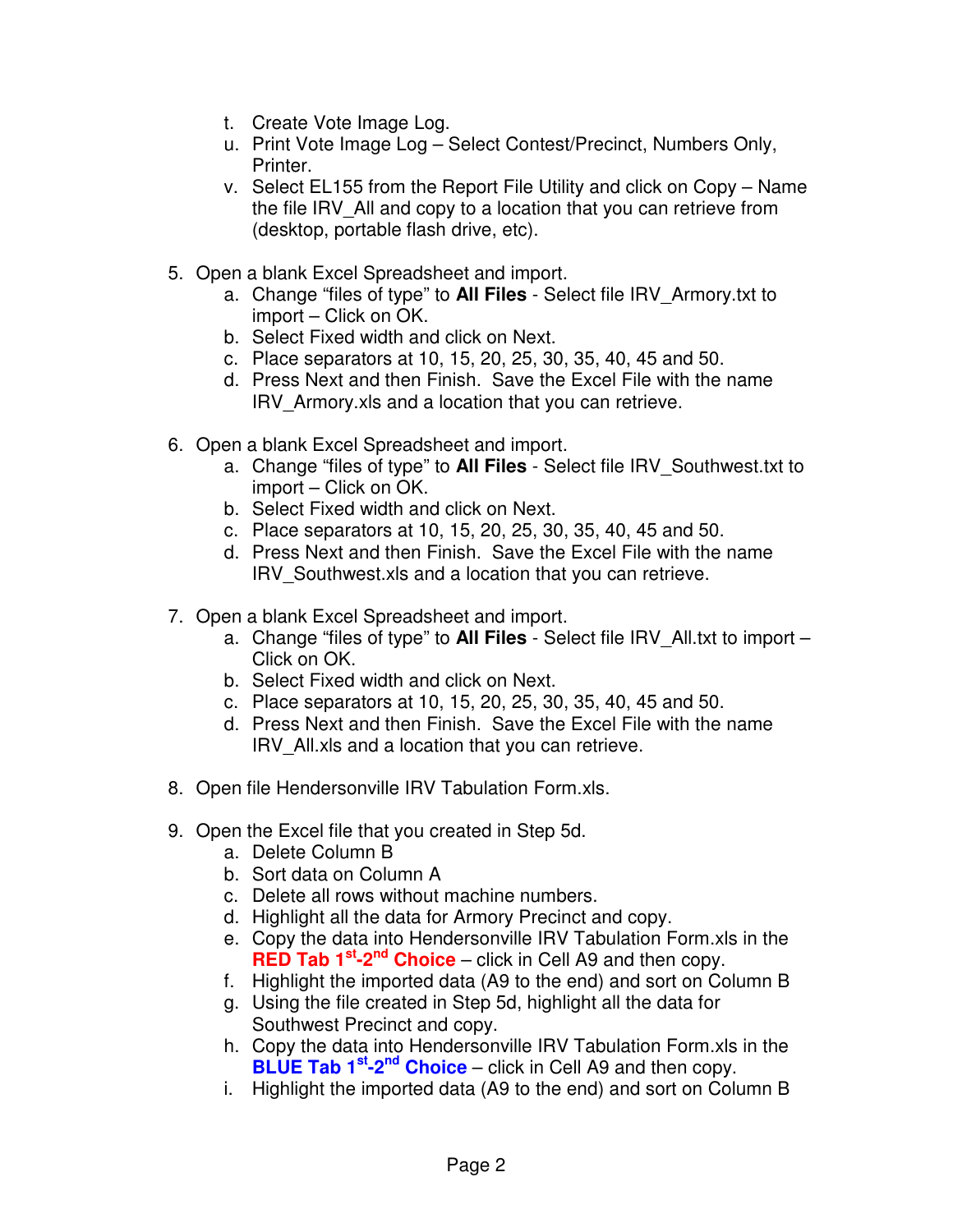- j. Using the file created in Step 5d, highlight all the data for all the other precincts in the City of Hendersonville (excluding Armory and Southwest) and copy.
- k. Copy the data into Hendersonville IRV Tabulation Form.xls in the **BLACK Tab 1<sup>st</sup>-2<sup>nd</sup> Choice** – click in Cell A9 and then copy.
- l. Highlight the imported data (A9 to the end) and sort on Column B.
- 10.Verify that the vote totals for the candidates match the ERM Report.
	- a. Click on **Yellow Tab Grand Totals –** Totals for each candidate should match the report on ERM.
	- b. Print copy of **YELLOW Tab Grand Totals**.
- 11.Click on **BLACK Tab 3 rd Choice** Remove all votes for Runoff candidates from 1<sup>st</sup> & 2<sup>nd</sup> Choice.
	- a. Column B should already be sorted.
	- b. Highlight all rows that have a vote for the runoff candidates from 1<sup>st</sup> & 2<sup>nd</sup> Choice (Voting positions 3 thru 7 – example: Caldwell=3, Caraker=4, etc.).
	- c. Delete the selected rows.
	- d. The votes for the runoff candidates should now reflect the votes cast for the runoff candidates that were a 3<sup>rd</sup> Choice but not a 1<sup>st</sup> or 2<sup>nd</sup> choice (Voting positions 13 thru 17).
	- e. Highlight the remaining data (A8 to the end) and copy.
- 12.Click on **BLACK Tab 4 th Choice** Remove all votes for Runoff candidates from 3<sup>rd</sup> Choice.
	- a. Paste the data from Step 9e into cell 9a.
	- b. Highlight all rows that have a vote for the runoff candidates from 3<sup>rd</sup> Choice (Voting positions 13 thru 17 – example: Caldwell=13, Caraker=14, etc.).
	- c. Delete the selected rows.
	- d. The votes for the runoff candidates should now reflect the votes cast for the runoff candidates that were a  $4^{\text{th}}$  Choice but not a  $1^{\text{st}}$ , 2<sup>nd</sup>, or 3<sup>rd</sup> choice.
	- e. Highlight the remaining data (A8 to the end) and copy.
- 13.Click on **BLACK Tab 5 th Choice** Remove all votes for Runoff candidates from 4<sup>th</sup> Choice.
	- a. Paste the data from Step 10e into cell 9a.
	- b. Highlight all rows that have a vote for the runoff candidates from 4<sup>th</sup> Choice (Voting positions 20 thru 24 – example: Caldwell=20, Caraker=21, etc.).
	- c. Delete the selected rows.
	- d. The votes for the runoff candidates should now reflect the votes cast for the runoff candidates that were a  $5<sup>th</sup>$  Choice but not a 1<sup>st</sup>, 2<sup>nd</sup>, 3<sup>rd</sup> or 4<sup>th</sup> choice.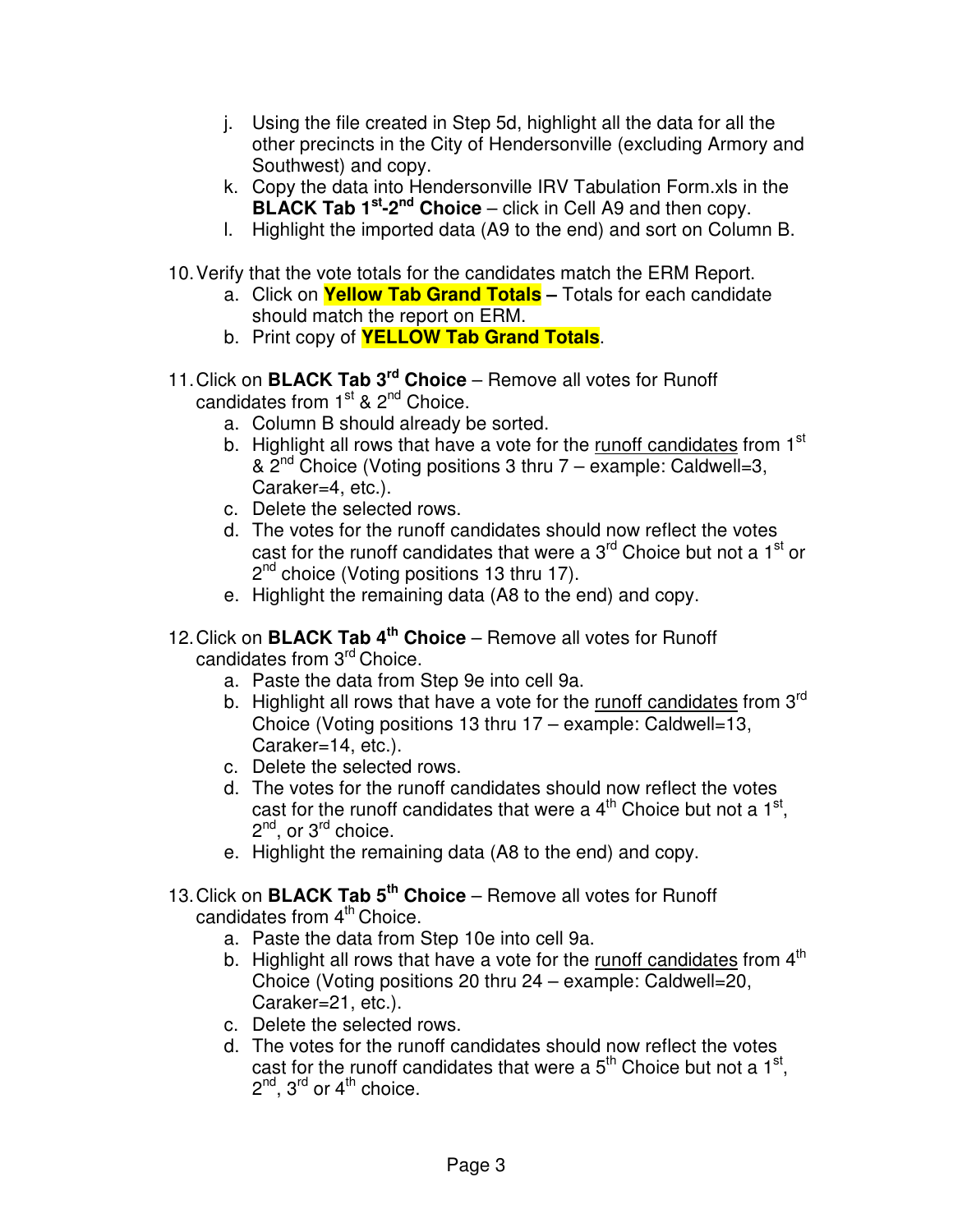- 14.Click on **RED Tab 3 rd Choice** Remove all votes for Runoff candidates from 1<sup>st</sup> & 2<sup>nd</sup> Choice in Armory Precinct.
	- a. Column B should already be sorted.
	- b. Highlight all rows that have a vote for the runoff candidates from 1<sup>st</sup> & 2<sup>nd</sup> Choice (Voting positions 16 thru 20 – example: Caldwell=16, Caraker=17, etc.).
	- c. Delete the selected rows.
	- d. The votes for the runoff candidates should now reflect the votes cast for the runoff candidates that were a 3<sup>rd</sup> Choice but not a 1<sup>st</sup> or 2<sup>nd</sup> choice (Voting positions 26 thru 30).
	- e. Highlight the remaining data (A8 to the end) and copy.
- 15.Click on **RED Tab 4 th Choice** Remove all votes for Runoff candidates from 3<sup>rd</sup> Choice.
	- a. Paste the data from Step 12e into cell 9a.
	- b. Highlight all rows that have a vote for the runoff candidates from 3<sup>rd</sup> Choice (Voting positions 26 thru 30 – example: Caldwell=26, Caraker=27, etc.).
	- c. Delete the selected rows.
	- d. The votes for the runoff candidates should now reflect the votes cast for the runoff candidates that were a  $4<sup>th</sup>$  Choice but not a 1<sup>st</sup>, 2<sup>nd</sup>, or 3<sup>rd</sup> choice.
	- e. Highlight the remaining data (A8 to the end) and copy.
- 16.Click on **RED Tab 5 th Choice** Remove all votes for Runoff candidates from 4<sup>th</sup> Choice.
	- a. Paste the data from Step 13e into cell 9a.
	- b. Highlight all rows that have a vote for the runoff candidates from 4<sup>th</sup> Choice (Voting positions 33 thru 37 – example: Caldwell=33, Caraker=34, etc.).
	- c. Delete the selected rows.
	- d. The votes for the runoff candidates should now reflect the votes cast for the runoff candidates that were a  $5<sup>th</sup>$  Choice but not a 1<sup>st</sup>,  $2^{nd}$ ,  $3^{rd}$  or  $4^{th}$  choice.
- 17. Click on **BLUE Tab 3<sup>rd</sup> Choice** Remove all votes for Runoff candidates from 1<sup>st</sup> & 2<sup>nd</sup> Choice in Armory Precinct.
	- a. Column B should already be sorted.
	- b. Highlight all rows that have a vote for the runoff candidates from 1<sup>st</sup> &  $2<sup>nd</sup>$  Choice (Voting positions 11 thru 15 – example: Caldwell=11, Caraker=12, etc.).
	- c. Delete the selected rows.
	- d. The votes for the runoff candidates should now reflect the votes cast for the runoff candidates that were a 3<sup>rd</sup> Choice but not a 1<sup>st</sup> or 2<sup>nd</sup> choice (Voting positions 21 thru 25).